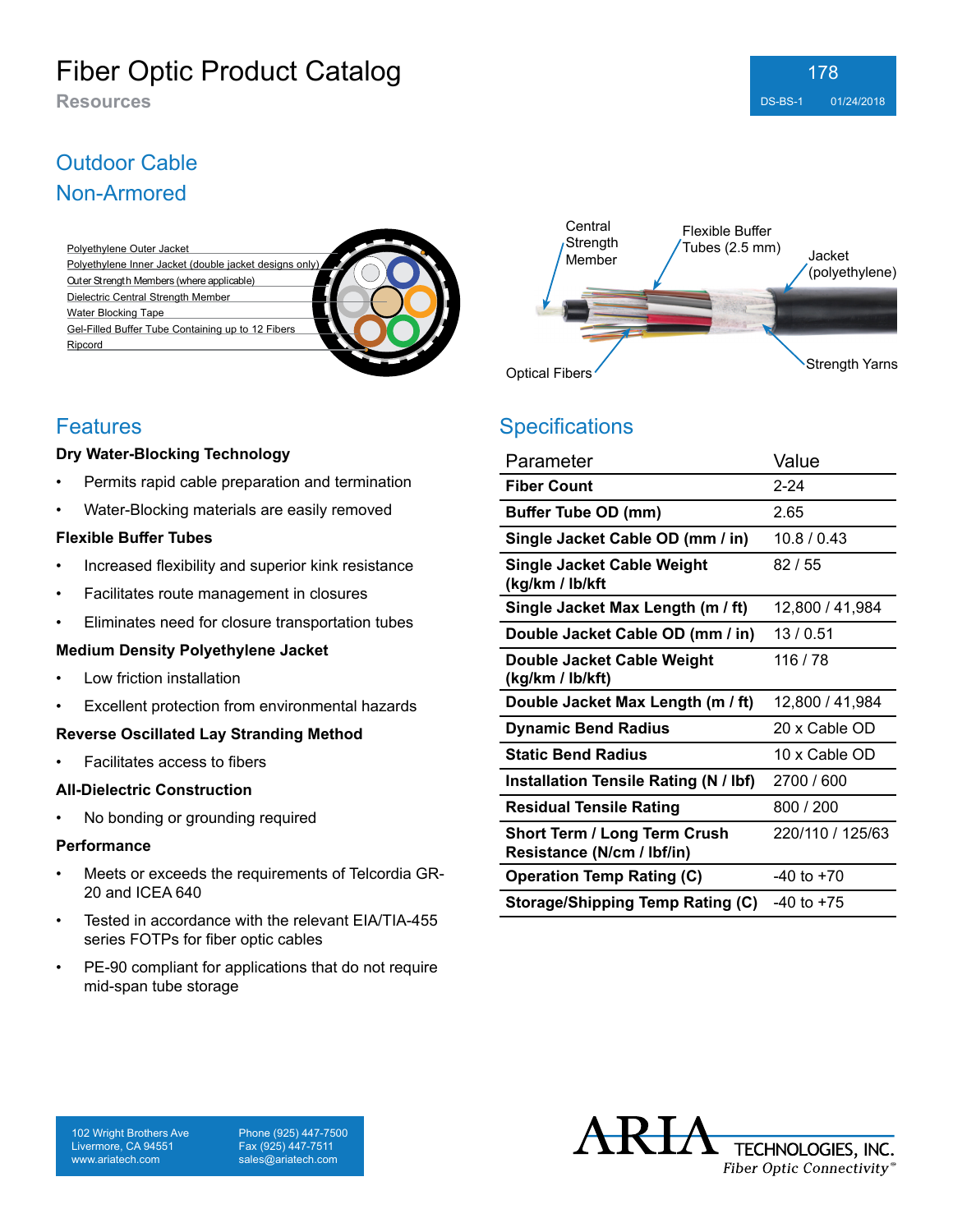### Outdoor Cable

### Armored - Central Tube

Economical armored protection for lower fiber counts, ideal for multi-purpose outdoor aerial and underground use near the network edge.

Armored cable has an efficient design with a single central loose tube. A better fit and cost-effective alternative for low fiber count designs, this Central Loose Tube cable provides easy cable entry and flexible routing for multi-purpose installation of up to 12 fibers.

### **Features**

#### **Easy Cable Entry & Preparation**

- Adhesive bond armor protects & improves mid-entry
- Ripcord speeds cable entry & outer jacket removal
- Proven water-blocking with dry core swellable binders

#### **Meets the Following Standards**

• ANSI / ICEA 640, IEC 60794-3-11, RUS 7 CFR 1755 (RUS LISTED), Telcordia GR20



#### **Flexible Routing and Termination**

- Flexible buffer tubes and strength members
- Small diameter & lightweight extends installation lengths

#### **Temperature Rating**

- Installation: -22 to +140 °F (-30 to +60 °C)
- Operation: -40 to +158 °F (-40 to +70 °C)

### Cable Specifications

| Tube         | <b>Fiber Count</b> | Diameter  | Cable   |                                               | Bend Radius Bend Radius Maximum |                  |
|--------------|--------------------|-----------|---------|-----------------------------------------------|---------------------------------|------------------|
| Construction |                    |           |         | inches (mm) Weight Ib/kft Load inches No Load |                                 | Installation     |
|              |                    |           | (kq/km) | (cm)                                          | inches (cm)                     | Load             |
| Gel-Free     | 2 to 12            | 0.38(9.7) | 63 (94) | 8(20)                                         | 6(15)                           | 600 lbf (2670 N) |

### Fiber Information

| Fiber Type                         | Wavelength<br>(nm) | Attenuation<br>(dB/km) | <b>Bandwidth</b><br>(MHz km) | 1 GbE<br><b>Distance</b><br>(meters) | 10 GbE<br><b>Distance</b><br>(meters) |
|------------------------------------|--------------------|------------------------|------------------------------|--------------------------------------|---------------------------------------|
| Singlemode                         | 1310 / 1383 / 1550 | 0.35/0.35/0.25         | N/A                          | N/A                                  | N/A                                   |
| <b>Singlemode Bend Insensitive</b> | 1310 / 1383 / 1550 | 0.35 / 0.35 / 0.25     | N/A                          | N/A                                  | N/A                                   |
| Multimode (62.5µm)                 | 850/1300           | 3.5/1.0                | 200/500                      | 300/550                              | 33                                    |
| Multimode (50µm)                   | 850/1300           | 3.0/1.0                | 700/500                      | 800/550                              | 150                                   |
| Multimode OM3 (50µm)               | 850/1300           | 3.0/1.0                | 1500/500                     | 1000/550                             | 300                                   |
| Multimode OM4 (50µm)               | 850/1300           | 3.0/1.0                | 3500/500                     | 1100/550                             | 550                                   |

102 Wright Brothers Ave Livermore, CA 94551 www.ariatech.com

Phone (925) 447-7500 Fax (925) 447-7511 sales@ariatech.com

TECHNOLOGIES, INC. Fiber Optic Connectivity®

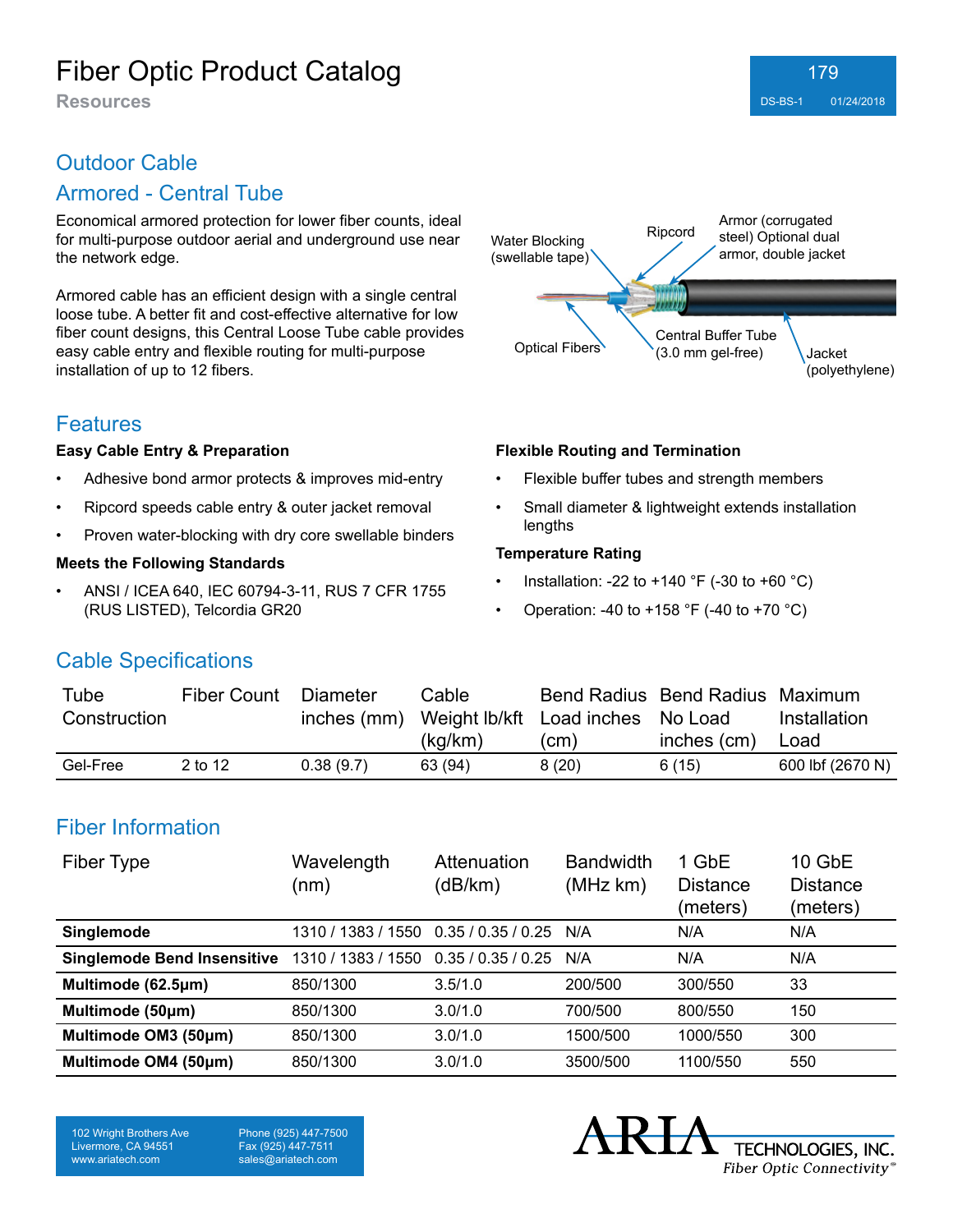### Outdoor Cable

Armored - 12 Fiber Loose Tube



### **Specifications**

| Parameter                                | Specification                                                                       |
|------------------------------------------|-------------------------------------------------------------------------------------|
| Attenuation (G657A1) @ 1310 nm           | $\leq$ 0.36 dB/km                                                                   |
| Attenuation (G657A1) @ 1550 nm           | $\leq$ 0.22 dB/km                                                                   |
| Long Term Tensile Strength (IEC60794-1)  | 300 N                                                                               |
| Short Term Tensile Strength (IEC60794-1) | 1000 N                                                                              |
| Long Term Crush Resistance (IEC60794-1)  | 300 N/100mm                                                                         |
| Short Term Crush Resistance (IEC60794-1) | 1000 N/100mm                                                                        |
| <b>Fiber Color</b>                       | Blue, Orange, Green, Brown, Slate, White, Red, Black, Yellow,<br>Violet, Pink, Aqua |
| <b>PBT Tube Color</b>                    | <b>Blue</b>                                                                         |
| <b>Ripcord Count</b>                     | $\overline{2}$                                                                      |
| <b>Operating Temperature</b>             | -40C to $+70C$                                                                      |
| <b>Storage Temperature</b>               | $-40C$ to $+70C$                                                                    |
| <b>Static Bending Radius</b>             | 10×Diameter                                                                         |
| <b>Dynamic Bending Radius</b>            | 20×Diameter                                                                         |
| <b>Cable Diameter</b>                    | 12.0 mm                                                                             |
| <b>Cable Weight</b>                      | 125 kg/km                                                                           |
| <b>Sheath Thickness</b>                  | $1.5 \text{ mm}$                                                                    |

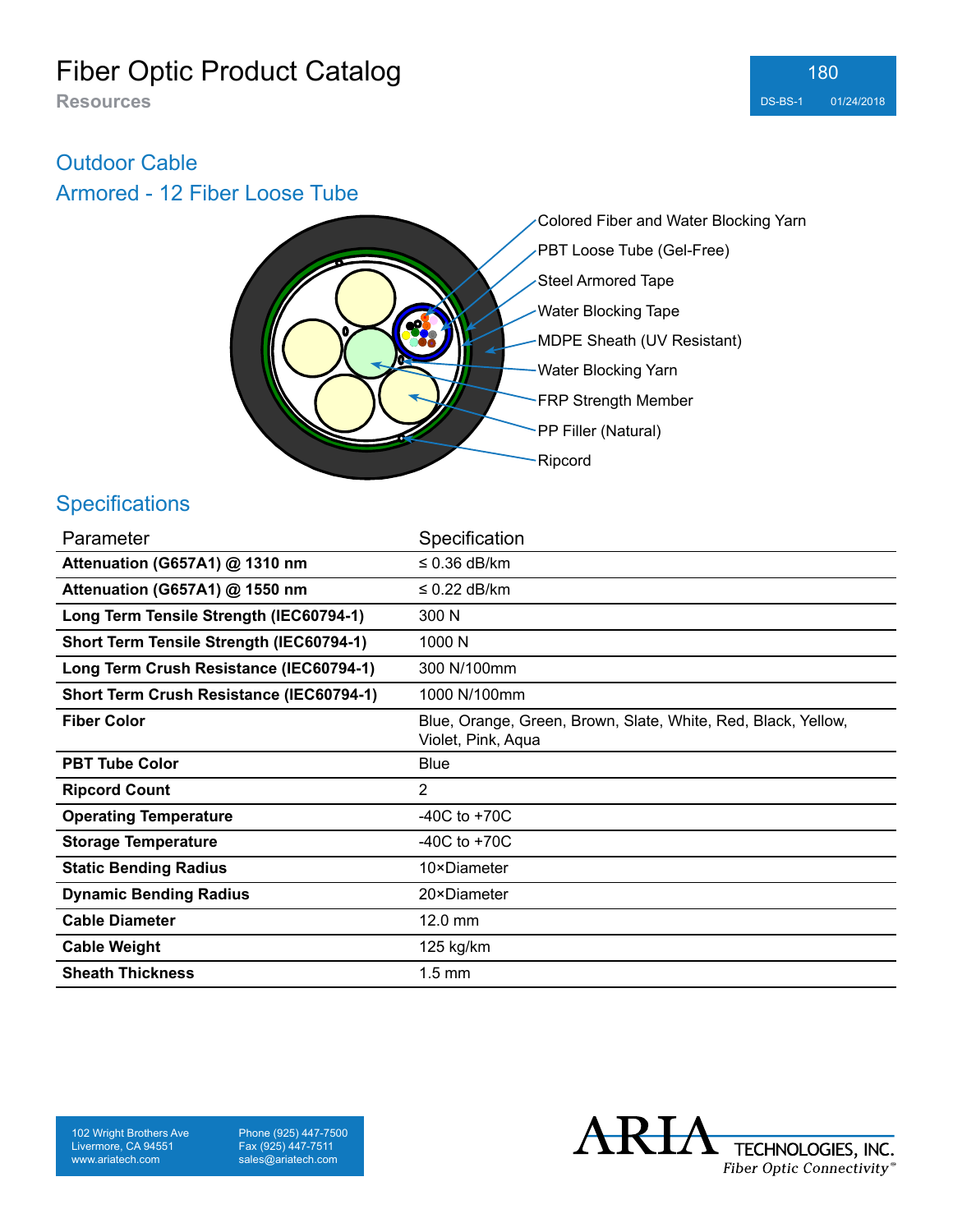### **Resources** DS-BS-1 01/24/2018 181

## Outdoor Cable

### Non-Armored Alternative Jacket

Non-Armored Alternative Jacket is a patented polymer blend that utilizes non-toxic, non-harmful, and environmentally friendly food-grade additives to deter squirrels from chewing on the jacket. The material is intended to make the act of cutting their teeth back on cable an unpleasant experience through the combination of taste and sensation.

System operators have traditionally installed a protective barrier such as squirrel guard around the aerial plant or endured the expense of moving the plant underground. Both repairing the damage and the traditional methods of preventing the damaged are costly and consume man hours. To reduce the cost of protection and decrease repairs utilize Non-Armored Alternative Jacket cable.



### **Overview**

Non-Armored Alternative Jacket cable is suitable for direct buried, aerial and conduit applications. The construction features the use of dry water blocking elements and reduced diameter buffer tubes, yielding a light weight, smaller cable. The result is a fiber optic cable that is an ideal transmission medium for the outside plant environment.

The fiber and buffer tubes are color coded for easy identification. The all dry cable construction removes the need for filling gels and flooding compounds from the cable. This significantly reduces cable preparation time and eliminates the need for solvents and other consumables during cable preparation. These cables are designed to improve the cleanliness of the work environment and provide full water blocking protection for outside plant applications.

### Features

- Robust cable design
- Complies with applicable standards
- Provides very stable low temperature performance
- Cable withstands typical installation forces with a good safety margin
- Reduces installation loads due to the reduced weight and diameter
- Provides performance equivalent to gel-filled cable designs
- Improves network deployment speed for capturing revenues and starting services sooner

### Standards/Compliance/Certifications

ANSI/ICEA S-87-640-2006 EN 187105 Telcordia GR-20-CORE Issue 3 RoHS 2011/65/EU ISO 9001:2008

102 Wright Brothers Ave Livermore, CA 94551 www.ariatech.com

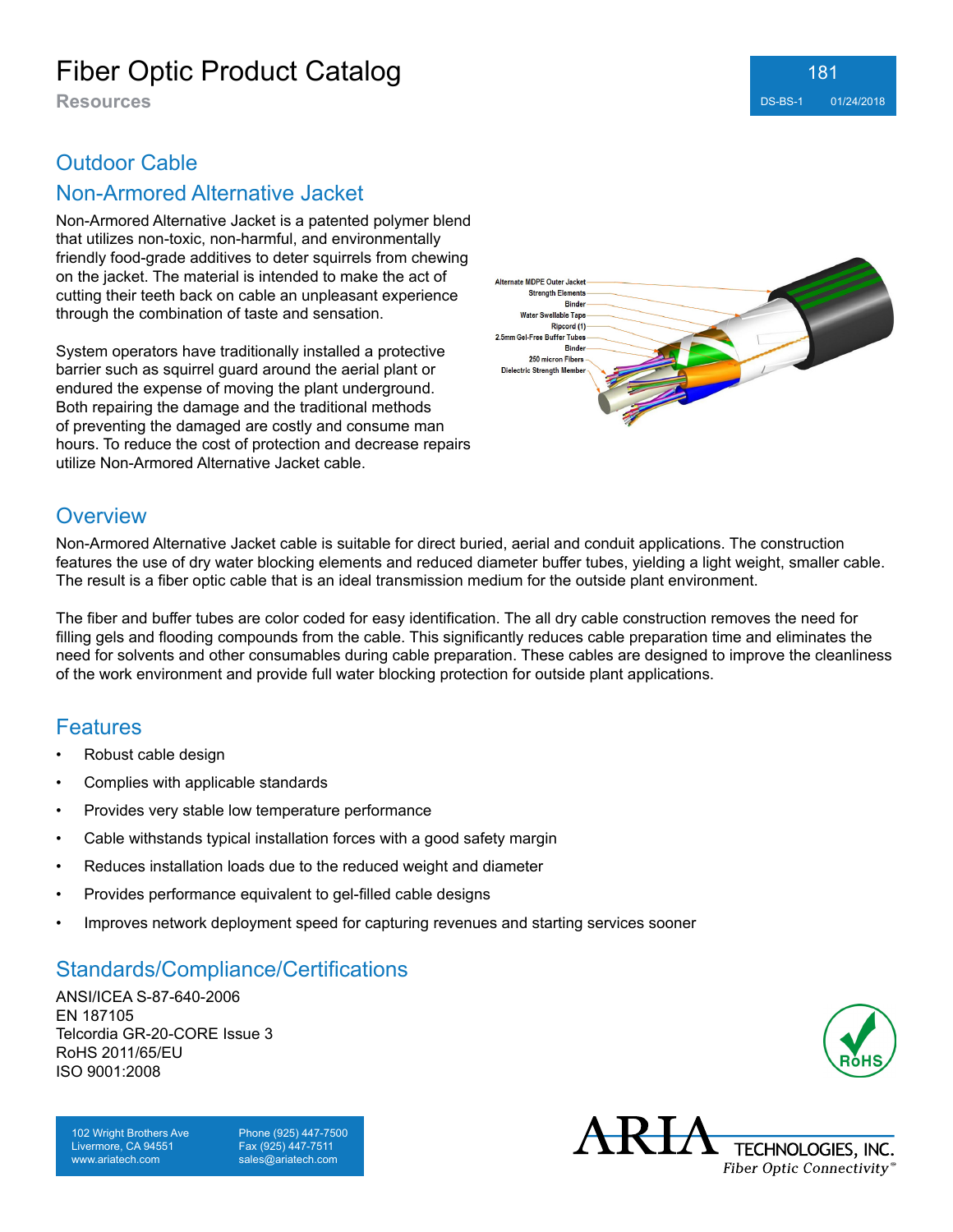### Outdoor Cable

### Non-Armored Alternative Jacket

| Parameter                            | Value                                       |
|--------------------------------------|---------------------------------------------|
| <b>Cable Type</b>                    | Stranded loose tube                         |
| <b>Construction Type</b>             | Non-armored                                 |
| <b>Subunit Type</b>                  | Gel-free                                    |
| <b>Jacket</b>                        | Black Alternative jacket PE - UV Stabilized |
| <b>Buffer Tube/Subunit Diameter</b>  | $0.10$ in<br>$2.50$ mm                      |
| <b>Cable Weight</b>                  | 45.0 lb/kft<br>66.0 kg/km                   |
| <b>Diameter Over Jacket</b>          | 10.10 mm<br>$0.40$ in                       |
| Minimum Bend Radius, loaded          | 15.2 cm<br>6.0 in                           |
| Minimum Bend Radius, unloaded        | 10.1 cm<br>4.0 in                           |
| Tensile Load, long term, maximum     | 800 N<br>180 lbf                            |
| Tensile Load, short term, maximum    | 2700 N<br>607 lbf                           |
| <b>Tensile Load Test Method</b>      | FOTP-33<br>IEC 60794-1-2, Section 5         |
| <b>Vertical Rise, maximum</b>        | 1234.0 m<br>4048.0 ft                       |
| <b>Environmental Space</b>           | Aerial, lashed<br><b>Buried</b>             |
| <b>Installation Temperature</b>      | -30 °C to +70 °C (-22 °F to +158 °F)        |
| <b>Operating Temperature</b>         | -40 °C to +70 °C (-40 °F to +158 °F)        |
| <b>Storage Temperature</b>           | -40 °C to +75 °C (-40 °F to +167 °F)        |
| Compression                          | 22 N/mm<br>125 lb/in                        |
| <b>Compression Test Method</b>       | FOTP-41<br>IEC 60794-1-2, Section 7         |
| <b>Flex</b>                          | 35 cycles                                   |
| <b>Flex Test Method</b>              | FOTP-24<br>IEC 60794-1-2, Section 10        |
| Impact                               | 2.94 N-m<br>2.17 ft lb                      |
| <b>Impact Test Method</b>            | FOTP-25<br>IEC 60794-1-2, Section 8         |
| <b>Twist</b>                         | 10 cycles                                   |
| <b>Twist Test Method</b>             | FOTP-85<br>IEC 60794-1-2, Section 11        |
| <b>Water Penetration</b>             | 24 h                                        |
| <b>Water Penetration Test Method</b> | FOTP-82<br>IEC 60794-1-2, Section 24        |
| <b>Cable Freeze</b>                  | $-2 °C$<br>28 °F                            |
| <b>Cable Freeze Test Method</b>      | FOTP-98                                     |
| <b>Heat Age</b>                      | -40 °C to +85 °C (-40 °F to +185 °F)        |
| <b>Low High Bend</b>                 | -30 °C to +60 °C (-22 °F to +140 °F)        |
| Low High Bend Test Method            | FOTP-28<br>IEC 60794-1-2, Section 28        |
| <b>Temperature Cycle</b>             | -40 °C to +70 °C (-40 °F to +158 °F)        |
| <b>Temperature Cycle Test Method</b> | FOTP-3<br>IEC 60794-1-2, Section 22         |

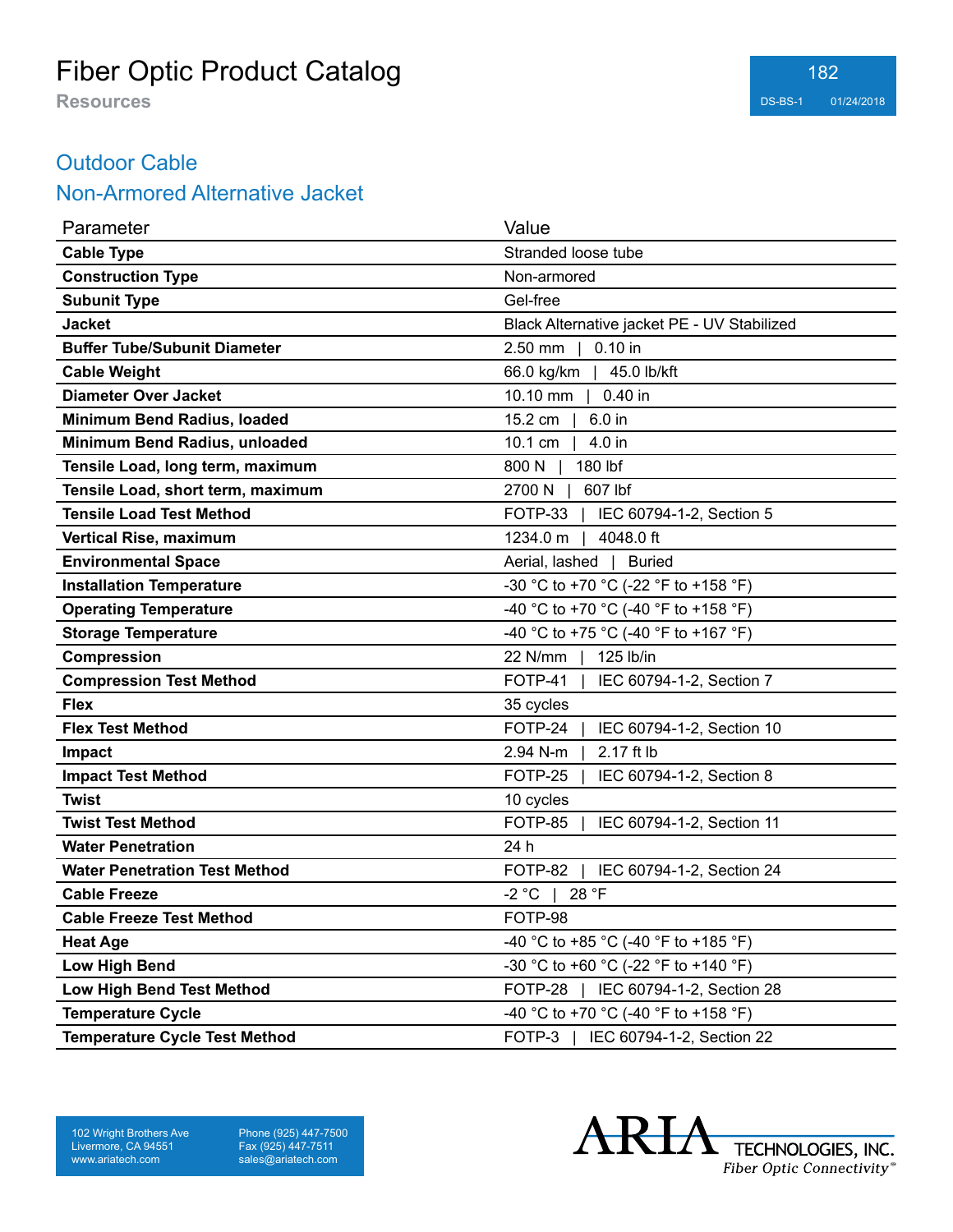# Outdoor Cable

### Ribbon Armored Central Tube



### **Features**

#### **Compact Design**

- **Efficient packaging of fiber**
- Lightweight and easy to handle during installation

#### **Easily Removable Ribbon Matrix**

- Allows for ease of stripping and fiber breakout
- Improves mid-span strippability

### **Precision Ribbon Geometry**

• Time and labor savings during fiber splicing

### **Flexible Buffer Tube**

- Superior kink resistance
- Increased flexibility
- Facilitates route management in closures

### **Dry Water-Blocking Technology**

- Buffer tube and core are completely dry—no gel
- Permits rapid cable preparation and termination
- Water-blocking materials are easily removed

#### **Corrugated Steel Armor**

- Provides additional mechanical protection
- Special coating reduces time and effort to remove jacket

#### **Performance**

Meets or exceeds the requirements of Telcordia GR-20 & ICEA 640 and is tested in accordance with relevant EIA/TIA-455 series FOTPs for fiber cables

102 Wright Brothers Ave Livermore, CA 94551 www.ariatech.com

Phone (925) 447-7500 Fax (925) 447-7511 sales@ariatech.com



## **Specifications**

| Parameter                  | Value                               |
|----------------------------|-------------------------------------|
| <b>Dynamic Bend Radius</b> | 20 x Cable OD                       |
| <b>Static Bend Radius</b>  | 10 x Cable OD                       |
| <b>Installation Load</b>   | 2700 N (700 lbf)                    |
| <b>Tensile Rating</b>      |                                     |
| <b>Residual Load</b>       | 800 N (180 lbf)                     |
| <b>Tensile Rating</b>      |                                     |
| <b>Crush Resistance</b>    | 220 N/cm (125 lbf/in)               |
| <b>Short Term</b>          |                                     |
| <b>Crush Resistance</b>    | 110 N/cm (63 lbf/in)                |
| <b>Long Term</b>           |                                     |
| <b>Operating</b>           | -40 to +70 $^{\circ}$ C             |
| <b>Temperature Rating</b>  | (-40 to +158 °F)                    |
| <b>Installation</b>        | -30 to +60 $^{\circ}$ C             |
| <b>Temperature Rating</b>  | (-22 to +140 °F)                    |
| <b>Storage/Shipping</b>    | -40 to +75 $^{\circ}$ C             |
| <b>Temperature Rating</b>  | $(-40 \text{ to } +167 \text{ °F})$ |
| <b>Fiber Count</b>         | 12-48                               |
| <b>Ribbon Count</b>        | $1 - 4$                             |
| <b>Buffer Tube O.D.</b>    | 6.2 mm (0.24 in)                    |
| Cable O.D.                 | 12.5 mm (0.50 in)                   |
| <b>Cable Weight</b>        | 152 kg/km (102 lbs/kft)             |